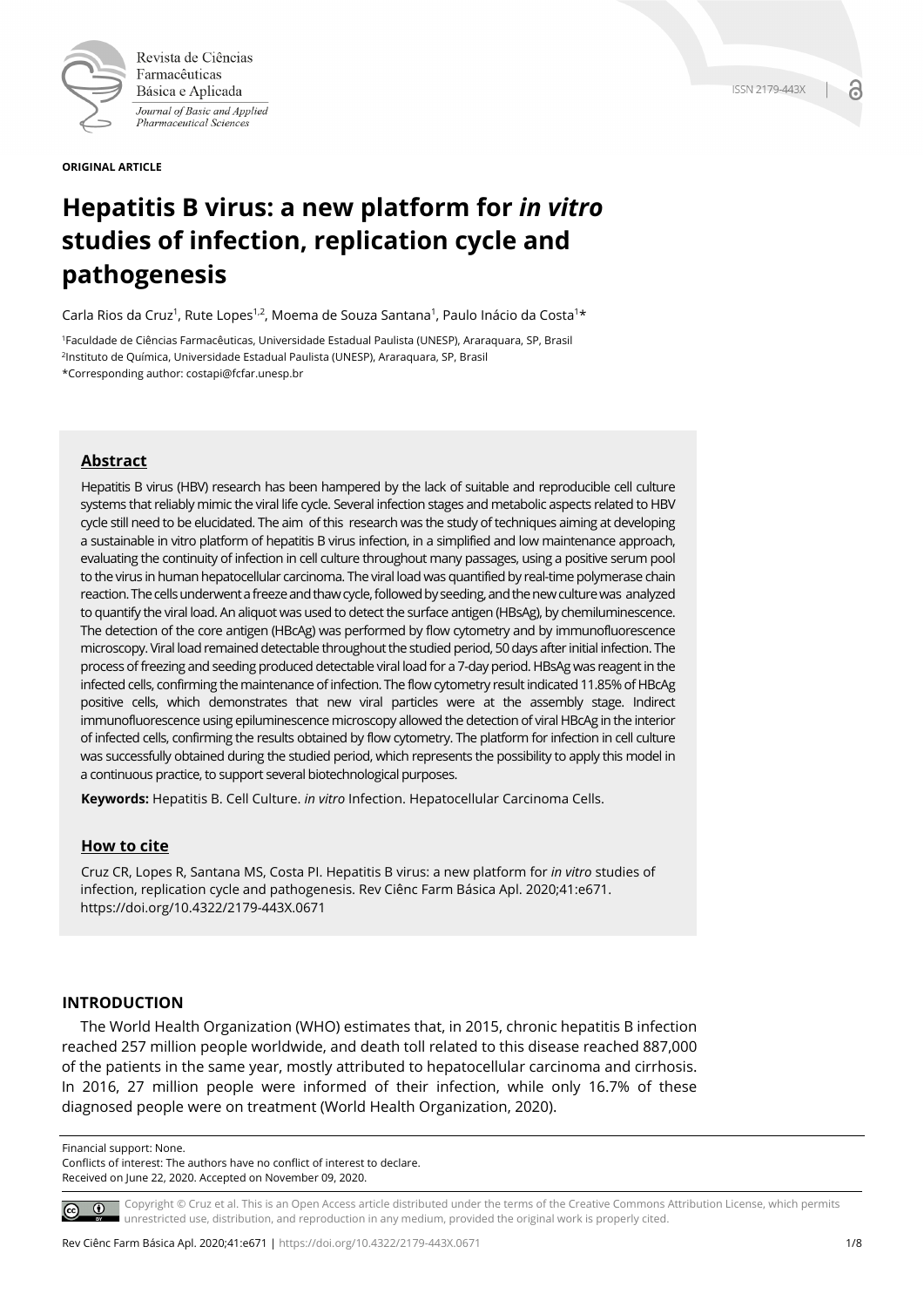Throughout the years, hepatitis B virus (HBV) research has been hampered by the lack of suitable and reproducible cell culture systems that reliably mimic the viral life cycle. Several infection stages and metabolic aspects related to HBV cycle still need to be elucidated, especially concerning the biogenesis, homoeostasis and turnover of the cccDNA reservoir, whereas HBV infection is characterized by a narrow species and tissue tropism (Revill et al., 2019; Sai et al., 2016). The extended maintenance of these systems presents numerous challenges, such as technical difficulties to keep the virus in the replication phase and with the detectable viral load during various passages and the costs associated with complicated methodologies to preserve the virus in lytic phase and to prepare cells in order to make them susceptible to infection. Therefore, until now, the HBV replication mechanisms described in the literature were obtained from genetic and biochemical methodologies, of systems basically limited to primary human hepatocytes (Nishitsuji et al., 2017; Witt-Kehati et al., 2016).

*In vitro* methods include varied uses of animal and human tissues, isolated cells, cells lines, and cellular components (Castel & Gómez-Lechón, 1997). For instance, a good example of an *in vitro* replication system was the one successfully developed by Wakita et al. (2005) for the hepatitis C virus (HCV). This system is based on the transfection of human hepatocarcinoma cells, of the Huh lineage, highly permissive to this virus, using a subgenomic replicon (SGR) of the genotype 2a, named JFH1 (*Japanese Fulminant Hepatitis 1*), which is maintained active and replicating in a straightforward routine, with no additional steps to treat the infected cell culture. Furthermore, because it presents the main viral replication cycle stages, releasing infective particles to the extracellular medium, this can be considered an ideal model to study viral behavior when parasitizing the host cell (Wakita et al., 2005; Park & Rehermann, 2014).

A variety of sublines of Huh-7 cells, such as Huh-7.5, have been shown to support HCV efficiently; thus, these lines have been used widely for screening and characterizing antiviral medicines. The robust replication of HCV in Huh-7.5 cells is explained by a defect in innate immune signaling. A key molecule of innate interferon signaling, RIG-I, carries a mutation that results in low innate antiviral IFN responses upon HCV infection (Omura et al., 2019).

The existing *in vitro* HBV replication systems are not as efficient as the one available for HCV since they solely provide low levels of infection or they need immunomodulation to maintain the HBV replication stable. Additionally, these systems are not susceptible to HBV isolates derived from patients, only supporting low levels of infection or require immunomodulation to replicate HBV (Ortega-Prieto et al., 2018). The lack of an adequate replication system for the HBV directly affects the persistence of hepatitis B in the population, forasmuch as it complicates the development of more effective therapies, through research of new medications, of pharmacological interactions and of the cellular signaling pathways employed by the virus. Hence, the therapy against HBV is limited to reducing the evolution of the hepatic disease and its primary consequences, specifically cirrhosis, hepatocellular carcinoma and, ultimately, death (Nishitsuji et al., 2015, 2017; Ortega-Prieto et al., 2018; World Health Organization, 2015). For that reason, an efficient experimental system, that is still lacking, supporting hepatitis B *in vitro* infection would assist several research areas, including the identification of new biomarkers and the study of the hosts genetics, allowing even the analysis of the response to certain compounds or medications to HBV infection (Sai et al., 2016; Witt-Kehati et al., 2016; Nishitsuji et al., 2015).

## **OBJECTIVE**

Study techniques attempting to develop a sustainable *in vitro* platform of HBV infection, in a simplified and low maintenance method, and to evaluate the continuity of the cell culture infection throughout many passages and storage conditions, using hepatocellular carcinoma Huh-7.5 cells.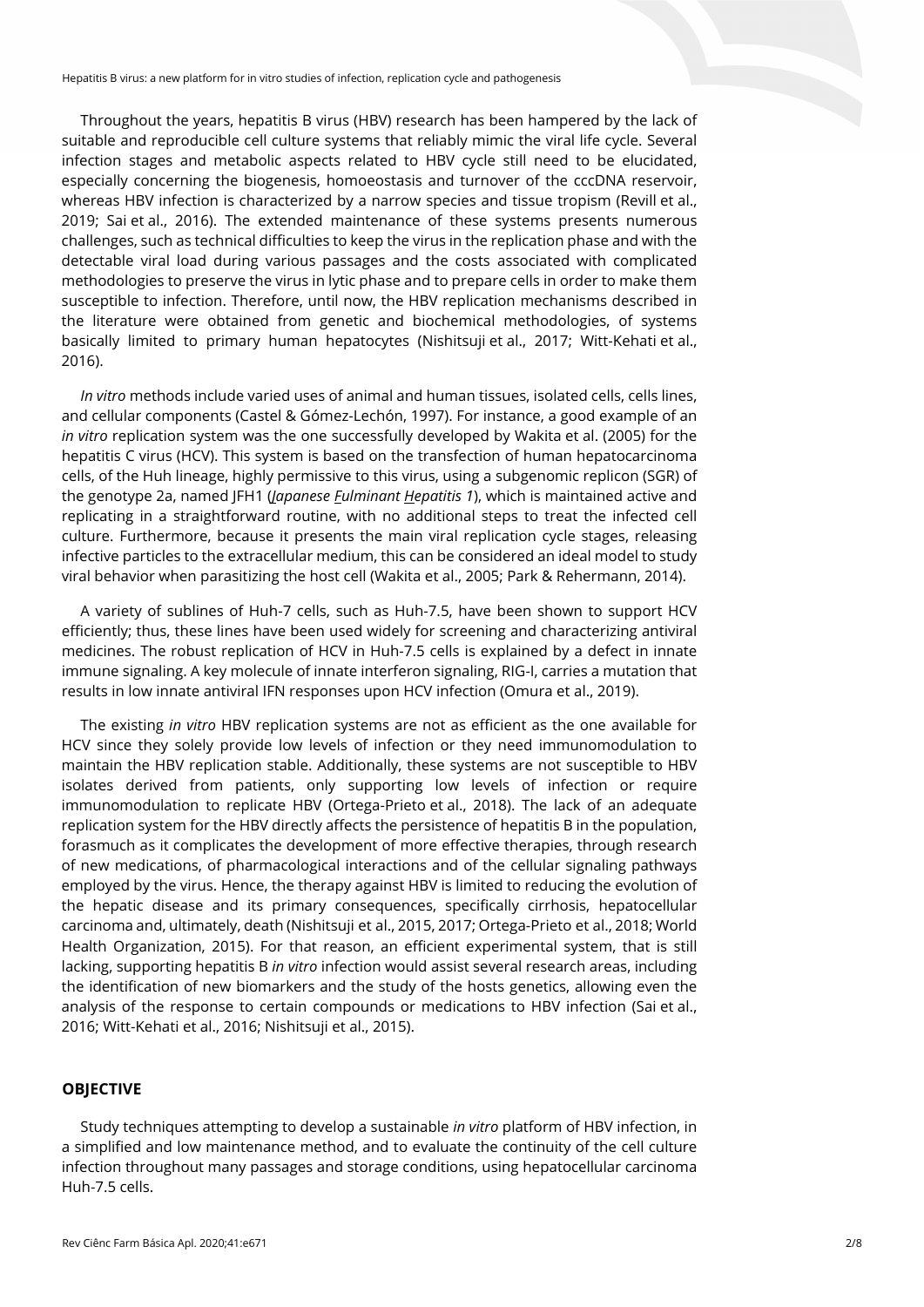## **METHODS**

#### **Cell Culture**

Hepatocellular carcinoma Huh-7.5 cells were cultured in DMEM (Dulbecco's Modified Eagle Medium), containing 10% fetal bovine serum (FBS), 1% non-essential amino acids solution, 10,000 IU/mL penicillin and 10 mg/mL streptomycin, maintained in a 5%  $CO<sub>2</sub>$  incubator at 37 °C. After > 90% cell confluence was reached at a 25 cm<sup>2</sup> flask, cells were detached employing trypsin 0.25% and EDTA solution (Sigma-Aldrich, UK reagents).

## **HBV Infection**

The viral isolate was obtained by HBV positive pool serum previously screened, with viral load quantified by real-time Polymerase Chain Reaction (PCR). In order to infect cells, 25% of the original volume was maintained in the culture flask after detachment and, when  $\sim 30\%$ confluence was reached, HBV positive pooled serum (1:4) in DMEM was added. In the 19<sup>th</sup> day of infection, an aliquot was separated, centrifuged at 300  $\times$ g, for 10 min, at 4 °C, and the pellet was resuspended at 10% dimethyl sulfoxide in FBS and stored in cryogenic tube at  $-80$  °C. Subsequently, the cells were thawed and seeded in another cell culture flask. The supernatant was collected and quantified by real-time PCR.

#### **Quantitative Real-Time PCR**

Real-time PCR was performed using the Abbott m2000 Real-Time system (Abbott Laboratories, IL, USA). For measurement of viral load, 500 µL of HBV positive human serum pool, or the supernatant of cell culture, were used for extraction using an automated system based on magnetic microparticles, followed by the purification of DNA samples. HBV DNA and internal control were amplified by the Abbott m2000rt equipment, and the amplification cycle at which fluorescence is initially detected is proportional to the log of the HBV DNA concentration present in the original sample, therefore allowing the quantitation by a calibration curve.

## **HBsAg Detection by Qualitative Chemiluminescent Immunoassay**

After cellular detachment by trypsin, an aliquot (100 µL) was centrifuged and resuspended in lysis buffer (Tris 10 mmol/L pH 7.4; NaCl 150 mmol/L; 1 mmol/L EDTA), with protease inhibitors phenylmethanesulfonyl fluoride 100 mmol/L and leupeptin 1 mg/mL. Cells were lysed with a sonicator and the volume was adjusted to 300 µL in 3% FBS in PBS. Afterward, the samples were analyzed by the automated chemiluminescence system Abbott Architect (Abbott Laboratories, IL, USA), and the result calculated by the ratio of the sample (S) response to the cutoff (CO), established from the systems' calibrators, both measured in relative light unit (RLU). The assay is considered reagent when the calculated ratio is  $> 1.1$ .

## **HBcAg Detection by Flow Cytometry**

The first stage consisted of Huh-7.5 cells fixation. 35 days after infection, frozen cells were thawed with PBS, centrifuged; the supernatant was discarded and resuspended in 3% FBS in PBS. Cells were incubated for 10 min in cytometry buffer (REF 349202, BD Biosciences), for cell fixation. The supernatant was removed and incubation succeeded, now with saponin 0.5% in PBS, followed by two washing steps with PBS. Cell concentration was adjusted to  $1 \times 10^6$  cells/mL. The assay was divided into A) permeabilized and fixed cells and human anti-IgG conjugated with fluorescein isothiocyanate (FITC); B) permeabilized and fixed cells, incubated with human serum not reactive with anti-HBc, and anti-IgG-FITC; C) permeabilized and fixed cells, incubated with human serum reactive with anti-HBc, and anti-IgG-FITC. Tubes B and C were incubated in serum for 30 min, washed with PBS, centrifuged and the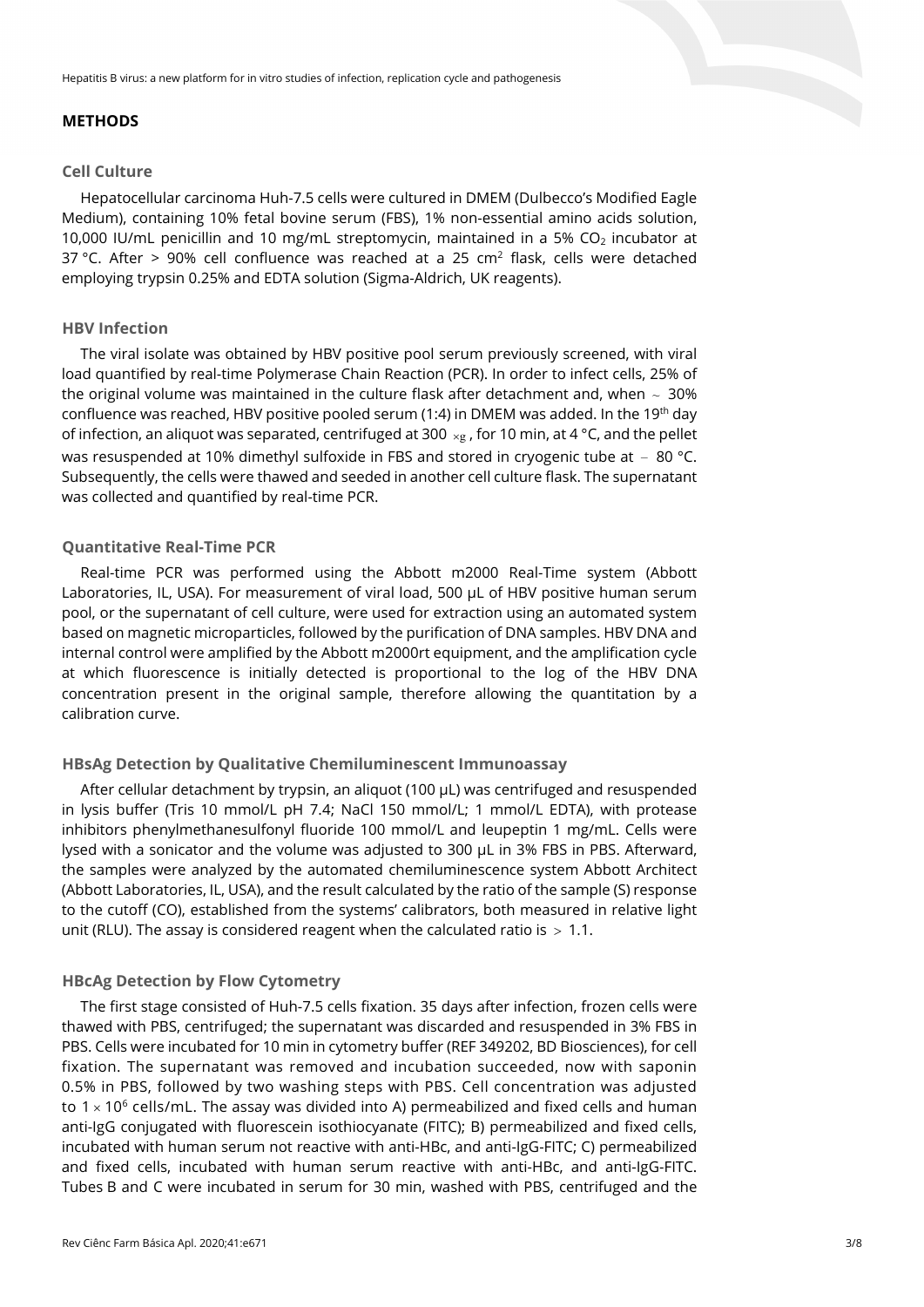supernatant discarded. Ensuing, 100 µL of anti-IgG-FITC was added to all tubes and incubated overnight, in the dark. Next day the tubes were centrifuged, supernatant discarded and 350 µL of cytometry buffer was added.

**HBcAg Detection by Indirect Immunofluorescence Microscopy**

After thawing of infected cells, they were centrifuged and the supernatant discarded, later resuspended in 500 µL of PBS. Then, 5 µL were pipetted into 2 marked areas of an immunofluorescence slide, and it was added to A) human serum reactive with anti-HBc (positive control); B) human serum not reactive with anti-HBc (negative control); in a 1:5 dilution in PBS, for 30 min. The slide was washed with ethanol and 1 drop of anti-IgG-FITC was added for 1 h. Finally, the slide was washed with water, then PBS, and 1 drop of Evans blue dye. The slide was visualized in an epiluminescence microscope.

# **STATISTICAL ANALYSIS**

The statistical analysis was performed using Statistica 10 (StatSoft, Inc.) software. The Kolmogorov-Smirnov test (K-S d = 0.463;  $p \le 0.01$ ) was used to verify the assumption of normality, and it demonstrated that the viral load was not normally distributed throughout time. For this reason, Spearman correlation matrix was applied. Probability levels of <.05 were considered to be significant.

# **RESULTS**

The HBV positive serum pool employed for the cell culture infection of Huh-7.5 cells presented viral load of 7.7 log (2.02  $\times$  10<sup>8</sup> copies/mL).

The evaluation of the viral load results on the supernatant was performed throughout the study, during 50 days, indicated in Figure 1. The moderate negative linear correlation obtained  $(r = -0.4030)$  indicated that time has a reasonable influence over the quantity of HBV DNA copies, which remained detectable for the whole studied period. The *p-value* (.07) indicates that the viral load variation is not statistically significant. This is due to the viral load remaining relatively stable, despite the sudden decrease on DNA copies in the first days of incubation, probably related to the passages, washes and medium changes that removed the virus off the supernatant.



**Figure 1.** Viral load quantitation by real-time Polymerase Chain Reaction. Legend: Viral load in copies/mL. Results analyzed by statistic correlation (*p* = 0.07).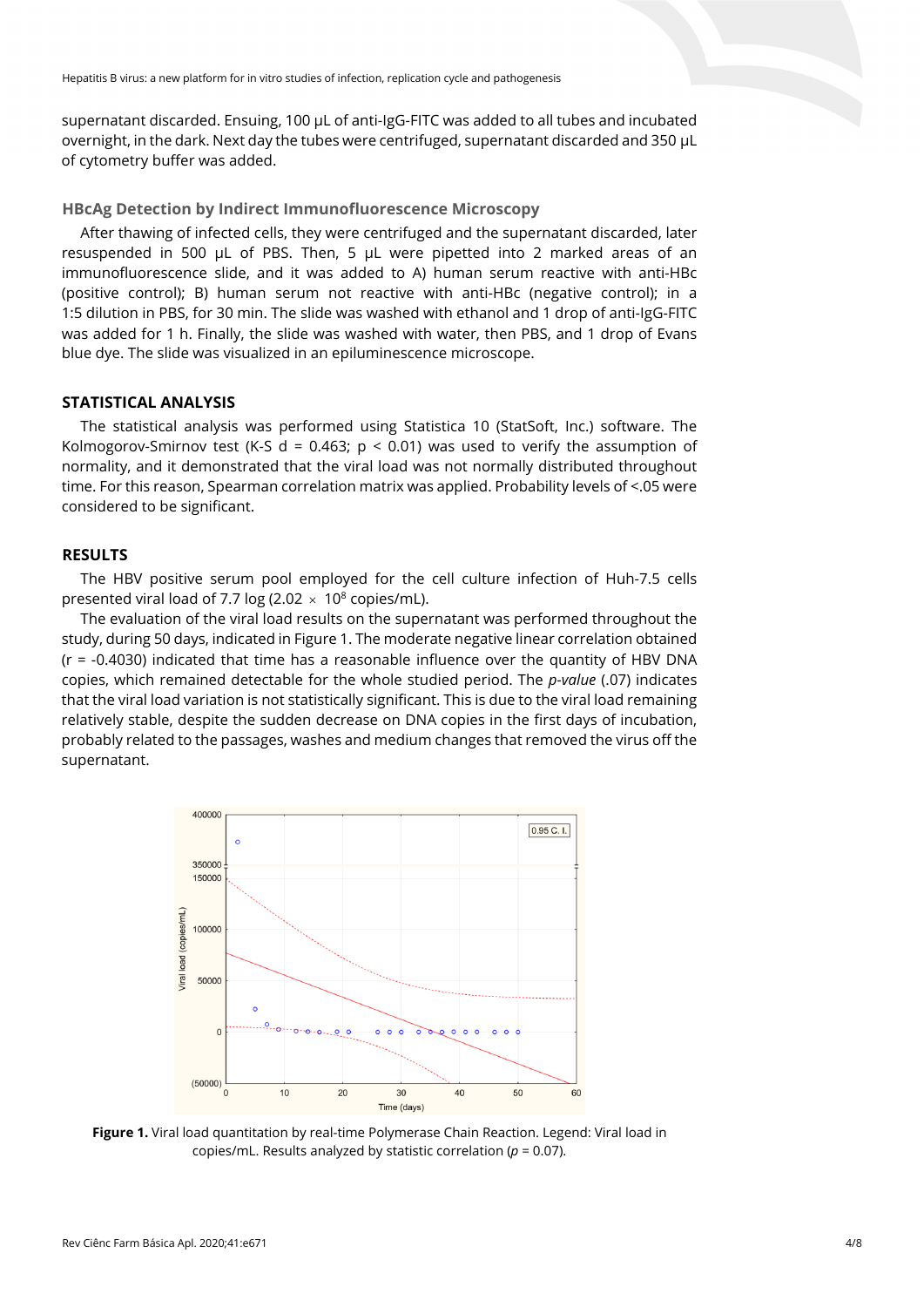After thawing, the cells were reseeded in a cell culture flask and the infection was maintained for another 7 days, with detectable viral load by quantitative PCR.

To determine the virus surface antigen presence (HBsAg), the qualitative chemiluminescent immunoassay was performed. The result indicated a ratio S/CO = 3.74, confirming the viral infection on the cell culture supernatant after passages and washes. This antigen may be the only indicator of asymptomatic carriers in persons with chronic hepatitis B.

The result obtained by flow cytometry, showed in Figure 2, indicated 11.85% of positive cells to intracellular HBcAg (with anti-HBc and anti-IgG-FITC+), calculated from the subtraction of the cells that presented unspecific reaction, in the group of cells exclusively incubated in anti-IgG-FITC (Figure 2A), together with the group that was incubated in serum not reactive with anti-HBc (Figure 2B), from the cells anti-HBc positive, incubated in serum reactive with this antibody (Figure 2C).



Figure 2. 10,000 events analyzed by flow cytometry.

Legend: (**A**) cells were incubated in anti-IgG-FITC (**B**) cells were incubated in serum not reactive with anti-HBc, and anti-IgG-FITC; (**C**) cells were incubated in serum reactive with anti-HBc, and anti-IgG-FITC.

The indirect immunofluorescence by epiluminescence microscopy (Figure 3) allowed the detection of the viral antigen inside the infected cells, using specific antibodies to the intracytoplasmic core protein, confirming the results obtained by flow cytometry. The fluorescent marker FITC, when excited at 490 nm, produces the green dye observed in Figure 3B, composed by HBV infected cells incubated in serum reactive with anti-HBc; this antibody, in its turn, marked with anti-IgG-FITC. In the cells incubated in serum not reactive with anti-HBc (Figure 3A), the characteristic emission of green fluorescence cannot be observed.



**Figure 3.** Indirect immunofluorescence by epiluminescence microscopy of the Huh-7.5 cells infected by hepatitis B virus. Legend: (A) cells were incubated in serum not reactive with anti-HBc, and anti-IgG-FITC; (B) cells were incubated in serum reactive with anti-HBc, and anti-IgG-FITC.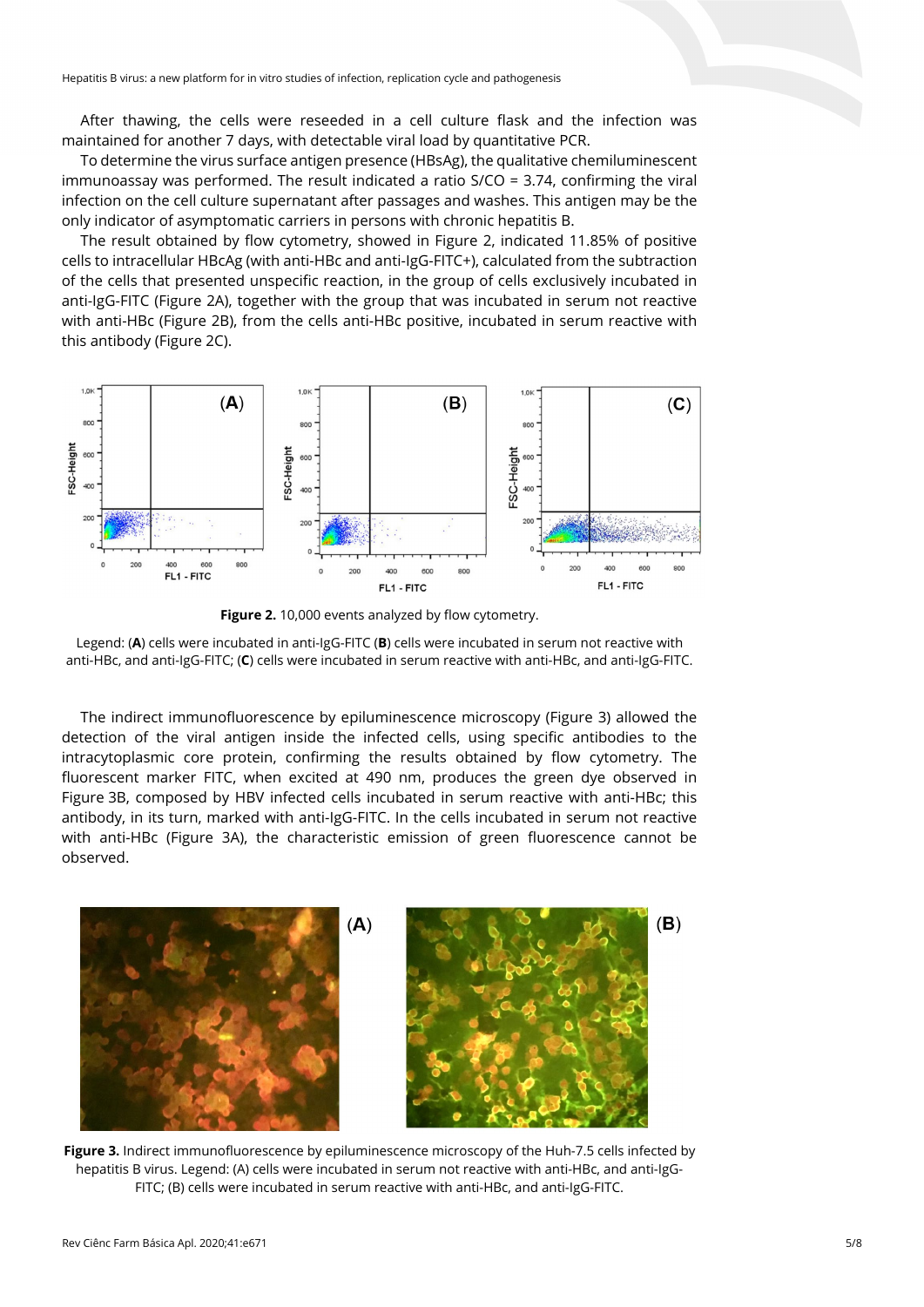### **DISCUSSION**

This research aimed at studying techniques to develop a cellular infection system with HBV, experimentally substantiated by different methods, using Huh-7.5 cells, which has already been shown to support HCV efficiently (Omura et al., 2019). Viral load remained detectable even after several passages, washes, freezing and reseeding procedures. Therefore, the proposed system remained stable regarding viral infection, in diverse conditions, *in vitro*. According to the literature (Shah & Singh, 2007), the use of HepG2 cells to study HBV could not be maintained through an extensive period (about 10 days), and viral DNA was detected for 7 days only. The cell lineage HB 611, of fetal hepatocytes, likewise, is not susceptible to HBV after the 10<sup>th</sup> day of infection (Ochiya et al., 1989; Bchini R, et al.,1990; Michailidis et al., 2017).

According to Tsukiyama-Kohara & Kohara (2014), there are many difficulties associated with the maintenance of an animal model, *in vivo*, like the *Tupaia belangeri,* which justifies the better applicability of immortalized cells, derived from hepatocellular carcinoma. In that case, it is also necessary to dialyze and dilute the serum of patients before the infection of *tupaias* hepatocytes (Walter et al., 1996).

Huh-7.5 cells are frequently used for *in vitro* assays with HCV (Dang SS, et al., 2019 ; Michailidis et al., 2017 ; Tsukiyama-Kohara & Kohara, 2014; Walter et al., 1996, Shirasago Y et al., 2015; Zhong J et al., 2006), presented susceptibility to HBV infection, for a 50-day period of analysis. Even with a dramatic decrease in the viral load, approximately after the 10<sup>th</sup>-day post culture infection, the viral DNA remained detectable during the whole observed period. The culture medium was changed every other day, the supernatant removed, not accumulating. Moreover, the number of cells suffered variations between measurements, due to the need to detach cells with trypsin to maintain the culture, and so, decrease the total population to allow more space in the flask, to stimulate cell growth. It is also important to highlight that not all the viral particles are infective, in other words, the virus cannot infect all the Huh-7.5 cells. That is the main reason for the percentage result of the flow cytometry assay, which evaluated the core protein HBcAg that constitutes the internal envelope, where viral DNA and polymerase enzyme, responsible for viral replication in already infected cells, are contained. This test detected the core protein in 11.85% of the infected cells, after several passages and washes, which means that approximately 10 to 20% of the cells at this stage were compatible to internalize the virus or to express viral genes.

The same method of marking HBcAg with anti-HBc and human anti-IgG conjugated to FITC was employed to observe this antigen in Huh-7.5 cells by indirect immunofluorescence using epiluminescence microscopy, with positive results observed on the cells incubated in serum reactive with anti-HBc. This antigen is solely detectable when the virus is replicating since it is needed for the assembly phase of new viral particles. The presence of anti-HBc antibodies in HBs-Ag negative patients can be suggestive of a resolved infection, or low-grade chronic infection (classified as occult infection), passive transference, the immune response of the coinfected one with HIV host, or non-specific antibody of cross-reactivity (Coppola et al., 2016; Gessoni et al., 2014; Lopes & Schinoni, 2011).

The study of the presence of the surface antigen HBsAg allowed the confirmation of the viral infection. HBsAg corresponds to the external viral coating. Situations where this antigen is positive and anti-HBc is negative in the blood may indicate the final phase of the incubation period, or it can be related to immunocompromised patients (Coppola et al., 2016; Gessoni et al., 2014; Lopes & Schinoni, 2011).

## **CONCLUSION**

The proposed platform produced an expressive quantity of viral particles during the period of investigation, as demonstrated by different methodologies. Therefore, the *in vitro* infection system using Huh-7.5 cells has potential for a research to be carried out on the molecular mechanisms related to the disease and viral replication control studies.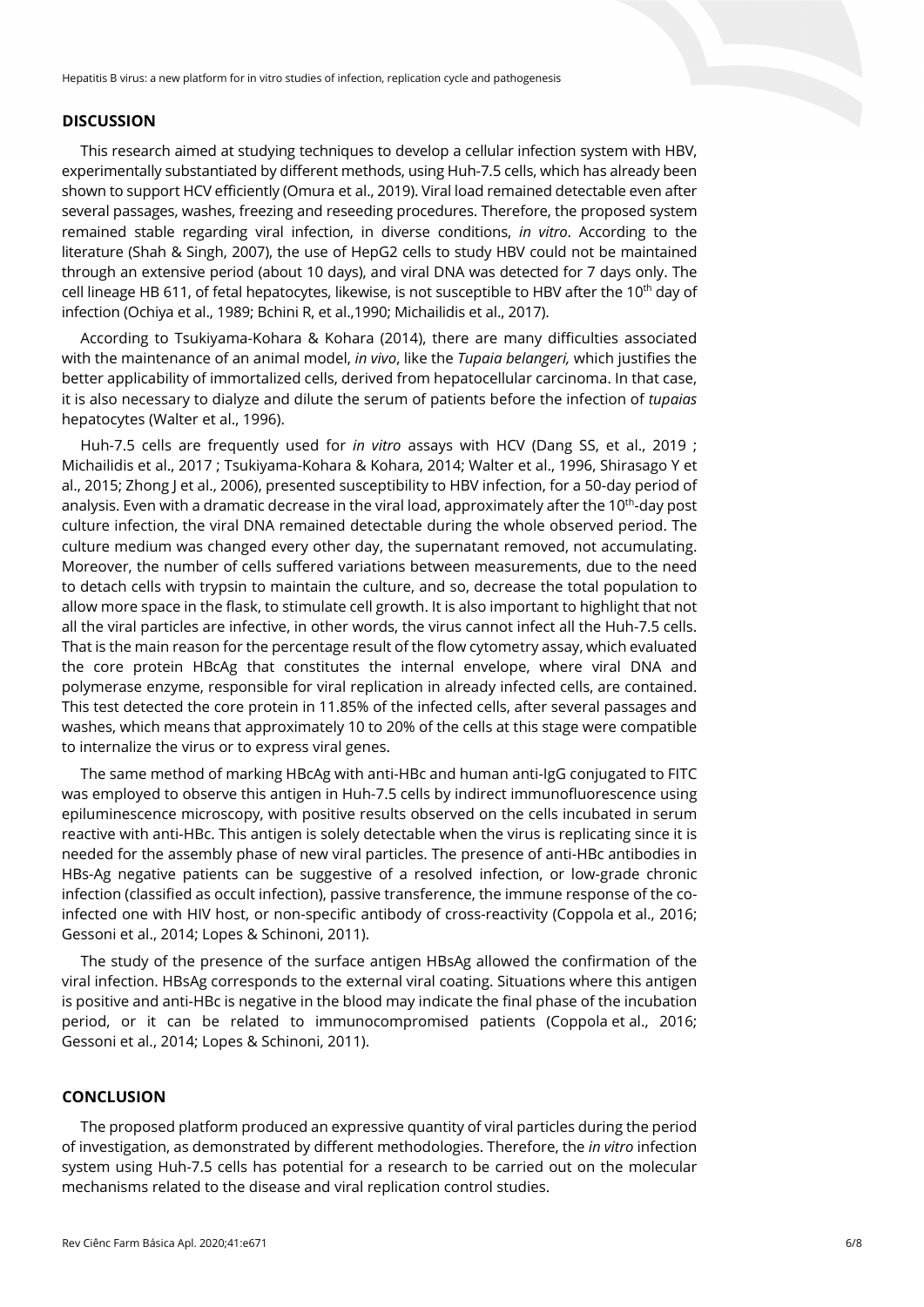Hepatitis B virus: a new platform for in vitro studies of infection, replication cycle and pathogenesis

Additional research must be carried out in order to improve both the knowledge regarding the virus genotype used in the infection and the details of *in vitro* replication, and also to refine and better understand the platform.

# **REFERENCES**

- Bchini R, Capel F, Dauguet C, Dubanchet S, Petit MA. In vitro infection of human hepatoma (HepG2) cells with hepatitis B virus. J Virol. 1990;64(6):3025-32. [PMid:2159560.](https://www.ncbi.nlm.nih.gov/entrez/query.fcgi?cmd=Retrieve&db=PubMed&list_uids=2159560&dopt=Abstract)
- Castel JV, Gómez-Lechón MJ. In vitro methods in pharmaceutical research. San Diego: Academic Press; 1997.
- Coppola N, Onorato L, Sagnelli C, Sagnelli E, Angelillo IF. Association between anti-HBc positivity and hepatocellular carcinoma in HBsAg-negative subjects with chronic liver disease: a meta-analysis. Medicine. 2016;95(30):e4311. [PMid:27472708.](https://www.ncbi.nlm.nih.gov/entrez/query.fcgi?cmd=Retrieve&db=PubMed&list_uids=27472708&dopt=Abstract)
- Dang SS, Sun MZ, Yang E, Xun M, Ma L, Jia ZS, Wang WJ, Jia XL. Prohibitin is overexpressed in Huh-7-HCV and Huh-7.5-HCV cells harboring in vitro transcribed full-length hepatitis C virus RNA. Virol J. 2011;8:424. [PMid:21896168.](https://www.ncbi.nlm.nih.gov/entrez/query.fcgi?cmd=Retrieve&db=PubMed&list_uids=21896168&dopt=Abstract)
- Gessoni G, Beggio S, Barin P, Favarato M, Galli C, Valverde S, Nata MB, Salvadego MM, Marchiori G. Ignificance of anti-HBc only in blood donors: a serological and virological study after hepatitis B vaccination. Blood Transfus. 2014;12(Suppl. 1):s63. [PMid:23522882.](https://www.ncbi.nlm.nih.gov/entrez/query.fcgi?cmd=Retrieve&db=PubMed&list_uids=23522882&dopt=Abstract)
- Lopes TGSL, Schinoni MI. Aspectos gerais da hepatite B. Rev Ciênc Méd Biol. 2011;10(3):337-44.
- Michailidis E, Pabon J, Xiang K, Park P, Ramanan V, Hoffmann HH, Schneider WM, Bhatia SN, de Jong YP, Shlomai A, Rice CM. A robust cell culture system supporting the complete life cycle of hepatitis B virus. Sci Rep. 2017;7(1):16616. [PMid:29192196.](https://www.ncbi.nlm.nih.gov/entrez/query.fcgi?cmd=Retrieve&db=PubMed&list_uids=29192196&dopt=Abstract)
- Nishitsuji H, Harada K, Ujino S, Zhang J, Kohara M, Sugiyama M, Mizokami M, Shimotohno K. Investigating the hepatitis B virus life cycle using engineered reporter hepatitis B viruses. Cancer Sci. 2017;2017(109):241-9. [PMid:29121422.](https://www.ncbi.nlm.nih.gov/entrez/query.fcgi?cmd=Retrieve&db=PubMed&list_uids=29121422&dopt=Abstract)
- Nishitsuji H, Ujino S, Shimizu Y, Harada K, Zhang J, Sugiyama M, Mizokami M, Shimotohno K. Novel reporter system to monitor early stages of the hepatitis B virus life cycle. Cancer Sci. 2015;106(11):1616-24. [PMid:26310603.](https://www.ncbi.nlm.nih.gov/entrez/query.fcgi?cmd=Retrieve&db=PubMed&list_uids=26310603&dopt=Abstract)
- Ochiya T, Tsurimoto T, Ueda K, Okubo K, Shiozawa M, Matsubara K. An in vitro system for infection with hepatitis B virus that uses primary human fetal hepatocytes. Proc Natl Acad Sci USA. 1989;86(6):1875-9. [PMid:2538818.](https://www.ncbi.nlm.nih.gov/entrez/query.fcgi?cmd=Retrieve&db=PubMed&list_uids=2538818&dopt=Abstract)
- Omura H, Liu F, Shimakami T, Murai K, Shirasaki T, Kitabayashi J, Funaki M, Nishikawa T, Nakai R, Sumiyadorj A, Hayashi T, Yamashita T, Honda M, Kaneko S. Establishment and characterization of a new cell line permissive for hepatitis C virus infection. Sci Rep. 2019;9(1):7943. [PMid:31138826.](https://www.ncbi.nlm.nih.gov/entrez/query.fcgi?cmd=Retrieve&db=PubMed&list_uids=31138826&dopt=Abstract)
- Ortega-Prieto AM, Skelton JK, Wai SN, Large E, Lussignol M, Vizcay-Barrena G, Hughes D, Fleck RA, Thursz M, Catanese MT, Dorner M. 3D microfluidic liver cultures as a physiological preclinical tool for hepatitis B virus infection. Nat Commun. 2018;9(1):682. [PMid:29445209.](https://www.ncbi.nlm.nih.gov/entrez/query.fcgi?cmd=Retrieve&db=PubMed&list_uids=29445209&dopt=Abstract)
- Park SH, Rehermann B. Immune responses to HCV and other hepatitis viruses. Immunity. 2014;40(1):13-24. [PMid:24439265.](https://www.ncbi.nlm.nih.gov/entrez/query.fcgi?cmd=Retrieve&db=PubMed&list_uids=24439265&dopt=Abstract)
- Revill PA, Chisari FV, Block JM, Dandri M, Gehring AJ, Guo H, Hu J, Kramvis A, Lampertico P, Janssen HLA, Levrero M, Li W, Liang TJ, Lim SG, Lu F, Penicaud MC, Tavis JE, Thimme R, Zoulim F. A global scientific strategy to cure hepatitis B. Lancet Gastroenterol Hepatol. 2019;4(7):545-5[8.](https://www.ncbi.nlm.nih.gov/entrez/query.fcgi?cmd=Retrieve&db=PubMed&list_uids=30981686&dopt=Abstract) [PMid:30981686.](https://www.ncbi.nlm.nih.gov/entrez/query.fcgi?cmd=Retrieve&db=PubMed&list_uids=30981686&dopt=Abstract)
- Sai LT, Yao YY, Guan YY, Shao LH, Ma RP, Ma LX. Hepatitis B virus infection and replication in a new cell culture system established by fusing HepG2 cells with primary human hepatocytes. J Microbiol Immunol Infect. 2016;49(4):471-6. [PMid:25442856.](https://www.ncbi.nlm.nih.gov/entrez/query.fcgi?cmd=Retrieve&db=PubMed&list_uids=25442856&dopt=Abstract)
- Shah S, Singh S. Hepatitis B virus serology: use and interpretation. Hepat B Annu. 2007;4(1):39.
- Shirasago Y, Sekizuka T, Saito K, Suzuki T, Wakita T, Hanada K, Kuroda M, Abe R, Fukasawa M. Isolation and characterization of an Huh.7.5.1-derived cell clone highly permissive to hepatitis C virus. Jpn J Infect Dis. 2015;68(2):81-8. [PMid:25420655.](https://www.ncbi.nlm.nih.gov/entrez/query.fcgi?cmd=Retrieve&db=PubMed&list_uids=25420655&dopt=Abstract)
- Tsukiyama-Kohara K, Kohara M. Tupaia belangeri as an experimental animal model for viral infection. Exp Anim. 2014;63(4):367-74. [PMid:25048261.](https://www.ncbi.nlm.nih.gov/entrez/query.fcgi?cmd=Retrieve&db=PubMed&list_uids=25048261&dopt=Abstract)
- Wakita T, Pietschmann T, Kato T, Date T, Miyamoto M, Zhao Z, Murthy K, Habermann A, Kräusslich HG,